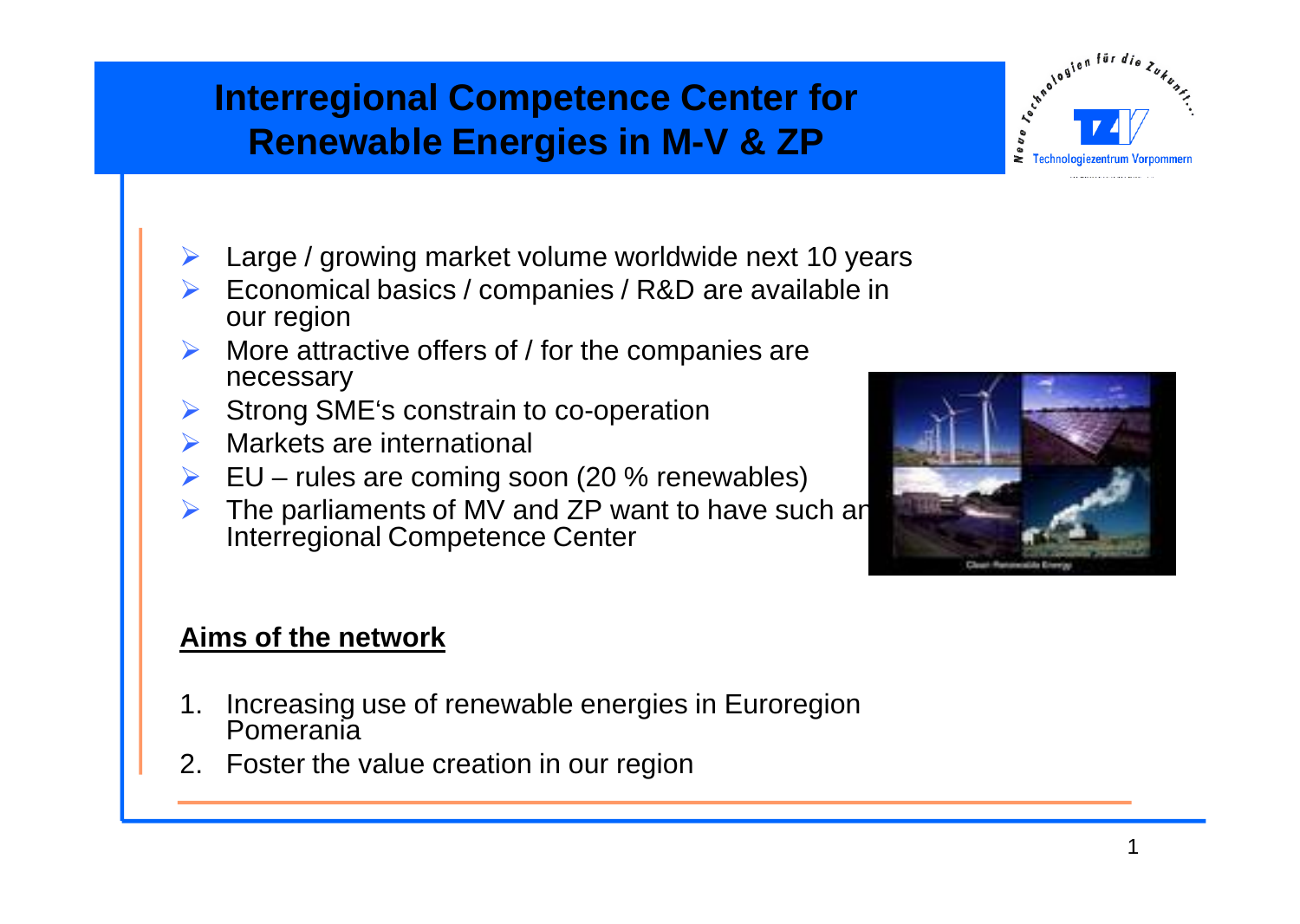### **Interregional Competence Center (ICC) Structure (MV)**



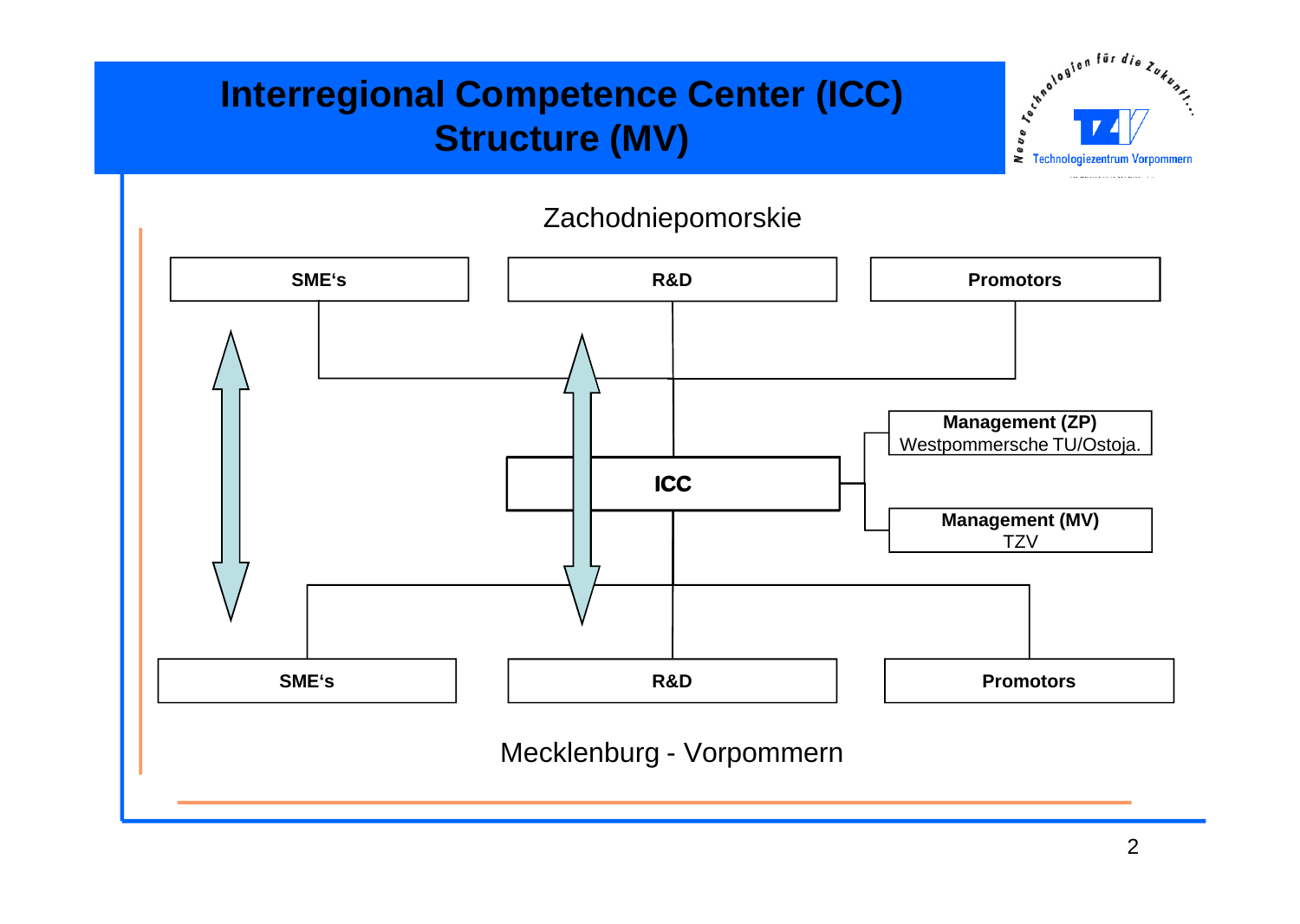## **Interregional Competence Center fields of interest**



## **Solar Energy**

# **BioMass**

Wind-Energy

Landesplanung Recht Ökologische Ökonomie Transfer und Realisierung Energieeffizienz

## Services Geothermal Hydrogen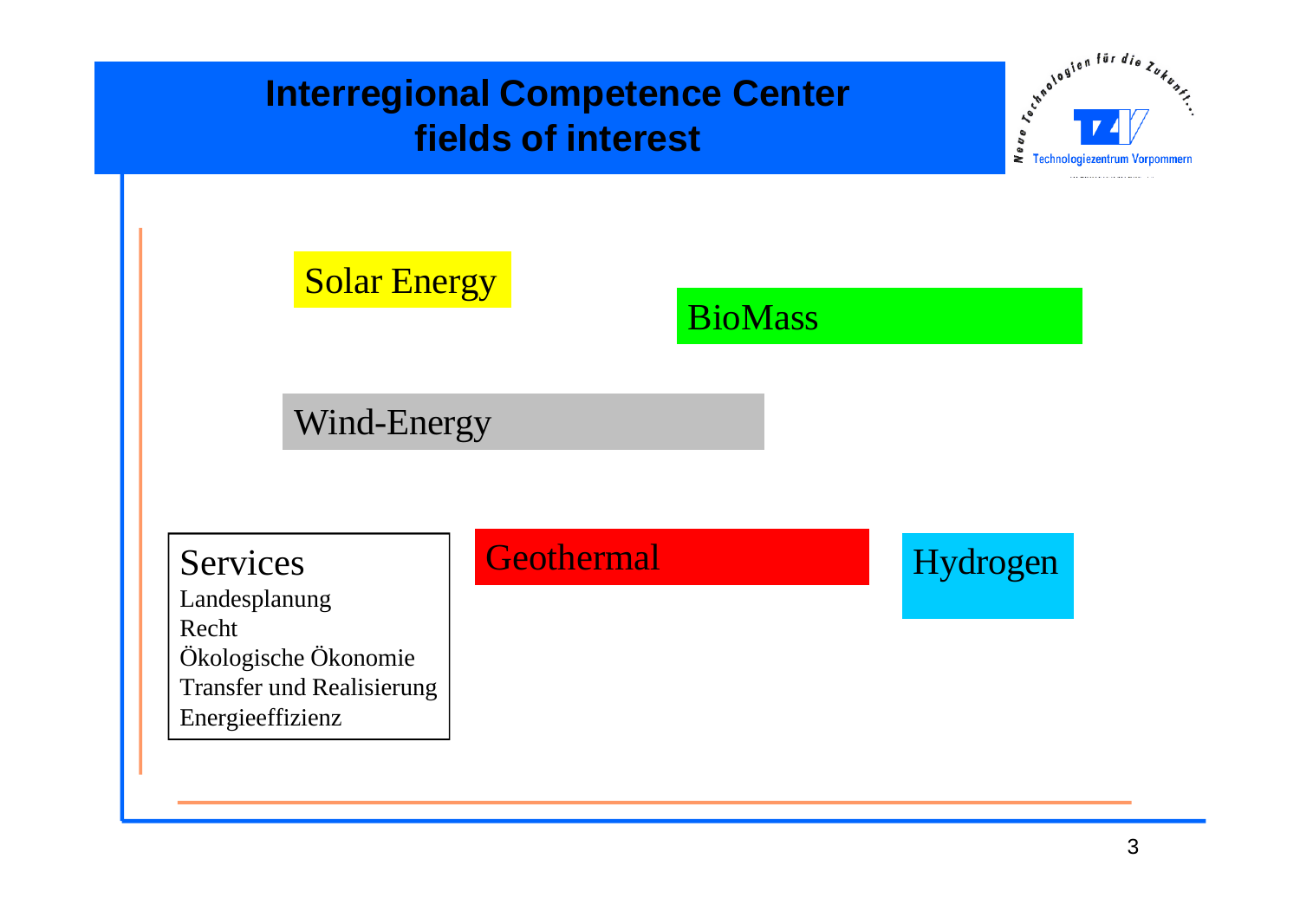### **Who is to integrate from Energy-economy?**



- 1. Producer of Energy
- 2. Supplyer (Infastructure / local services)
- 3. Producer of equipment:
	- a) direct ( e.g. power plants for bio-energy)
	- b) Indirect ( e.g. supplyer for components).
- 4. R& D Institutions

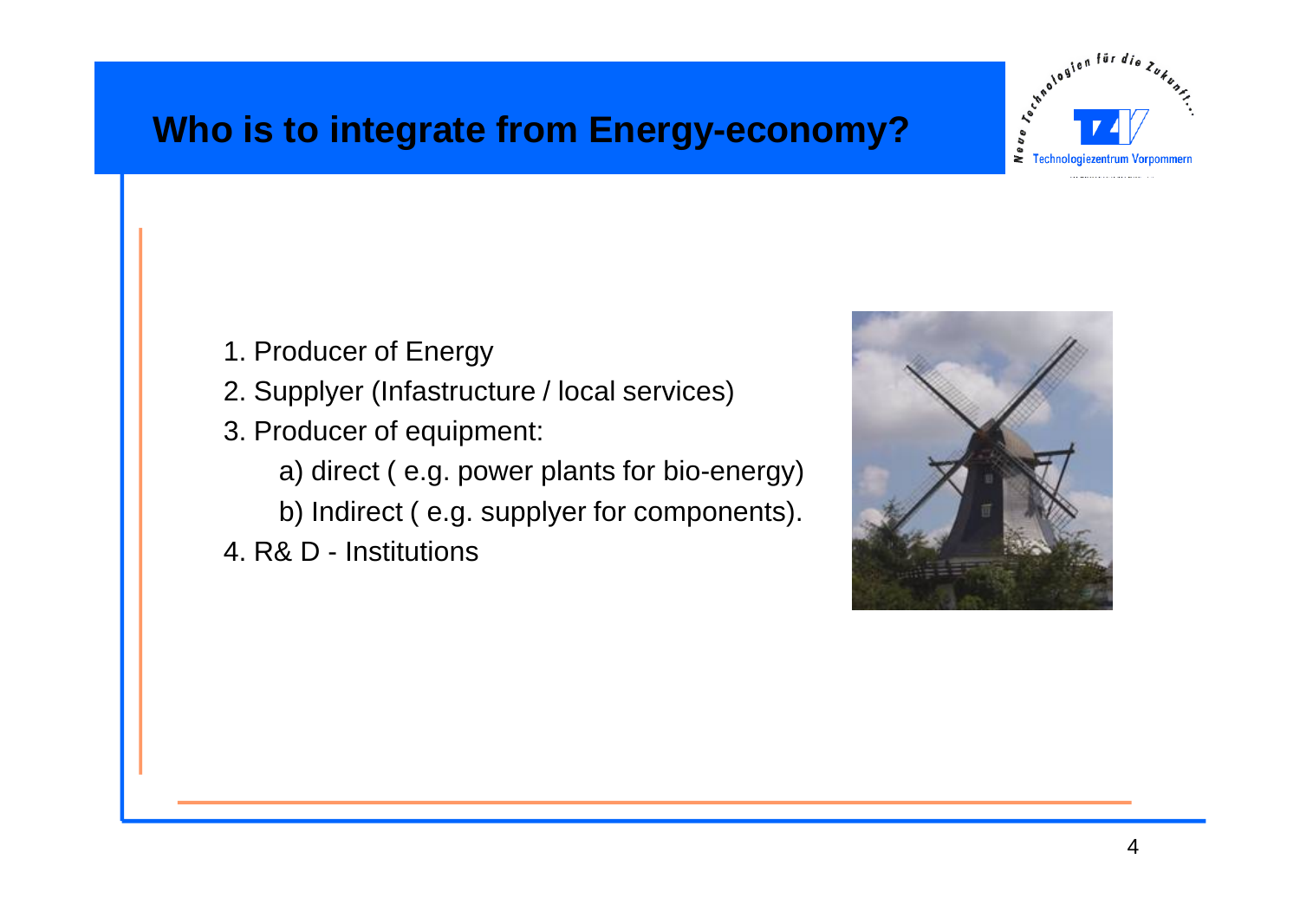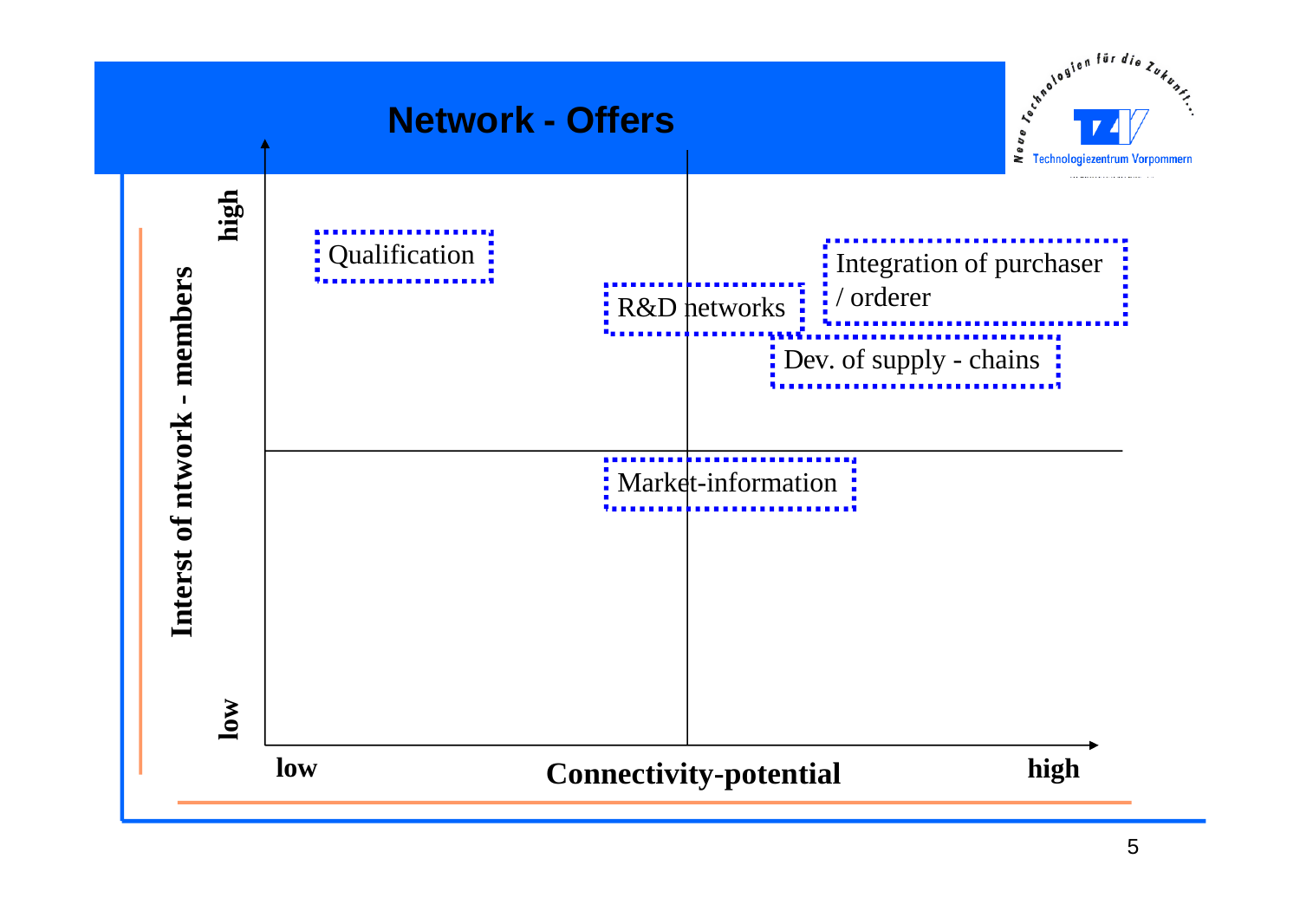## **Workpackages (proposal)**



Workpackage 0: Preparation

Workpackage 1: Management & Administration

Workpackage 2: Marketing / Dissemination

Workpackage 3: Est. of working groups for each field

Workpackage 4: Assistance for project-preparation

Workpackage 5: Education

Workpackage 6: Evaluation, recomandations, sustainability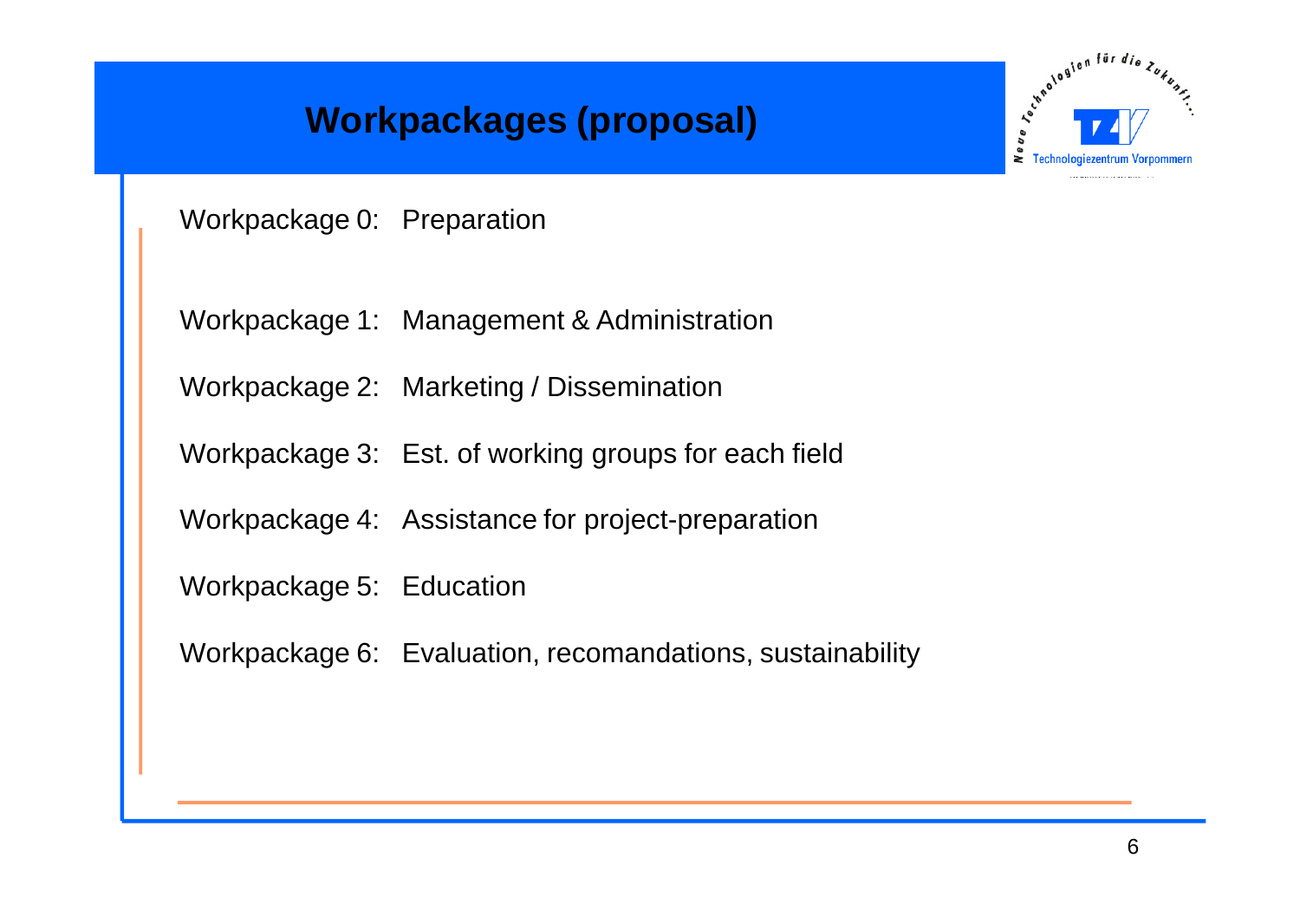### **Expected results**



- $\triangleright$  Controlling and Co-ordination causes better chances
- $\triangleright$  Better Marketing and co-operation between companies and orderer / purchaser
- $\triangleright$  Spin-offs and new companies
- $\triangleright$  More employment in modern technological fields
- $\triangleright$  Better chances to attract investors by better qualified emplyees